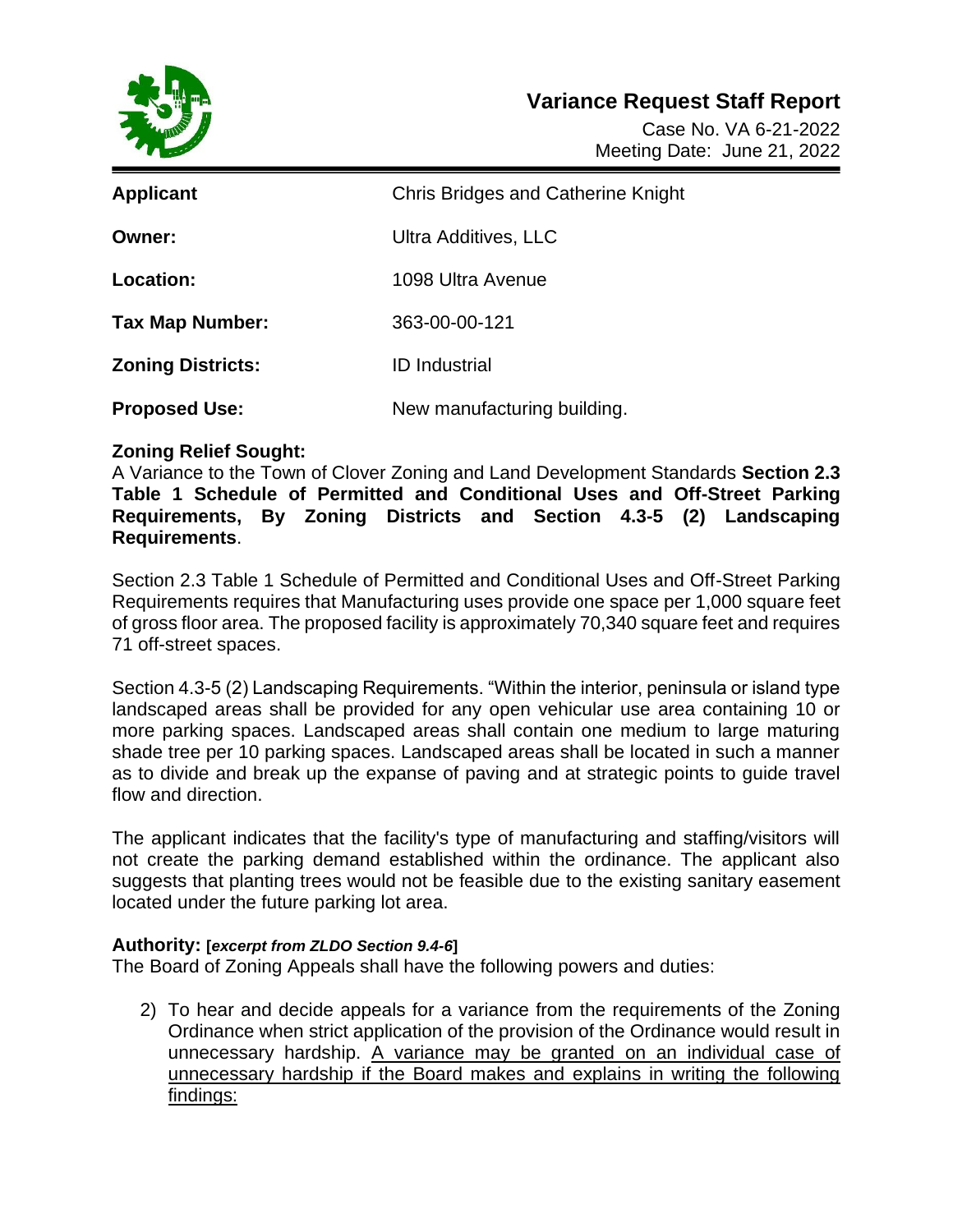a. There are extraordinary and exceptional conditions pertaining to the particular piece of property;

Applicant's comment: "The parking area has an existing sanitary sewer easement under it and the official noted that trees would not be a feasible option in this area. We also seek a variance for the parking spaces from 71 to 57. The 57 parking spaces meets the needs of the owner's employee and visitor count and we would like to request a reduction of parking spaces required."

**Staff comment:** The subject property can support the required amount of parking within its 14 acres; however, the user has a low labor and visitor demand for parking, and implementing the zoning standard will create an excessive amount of parking and impervious surface.

The Town of Clover does not permit planting trees within a sanitary sewer easement, and its poor practice to plant trees within close proximity of sewer lines.

b. These conditions do not generally apply to other property in the vicinity;

Applicant's comment: "The location of the sanitary sewer is a site-specific circumstance. For this new development there is company initiatives to promote a more sustainable and lower impact development to the current site. The intent is to create enough parking spaces that will be used by the occupants and not include excess parking spaces."

**Staff comment:** The adjacent use owned by Munzing also has a low parking demand based on the existing building area. The type of manufacturing produced by Munzing is not labor-intensive and doesn't require the parking demand required within the ordinance.

No other properties in the area have a sanitary sewer easement located within the middle of their properties needing a variance.

c. Because of these conditions, the application of the ordinance to the particular piece of property would effectively prohibit or unreasonably restrict the utilization of the property;

Applicant's comment: "The incorporation of the trees in the existing sanitary sewer easement will be detrimental to any future maintenance or access on this easement. The requirement for additional parking areas will add additional hardscape not required or needed by this owner."

**Staff comment:** Implementing the zoning ordinance serves only to provide a parking ratio based on a general assumption of the parking demand for manufacturing uses. An excessive parking area doesn't serve the Town's best interest as it creates additional impervious surfaces and an unnecessary burden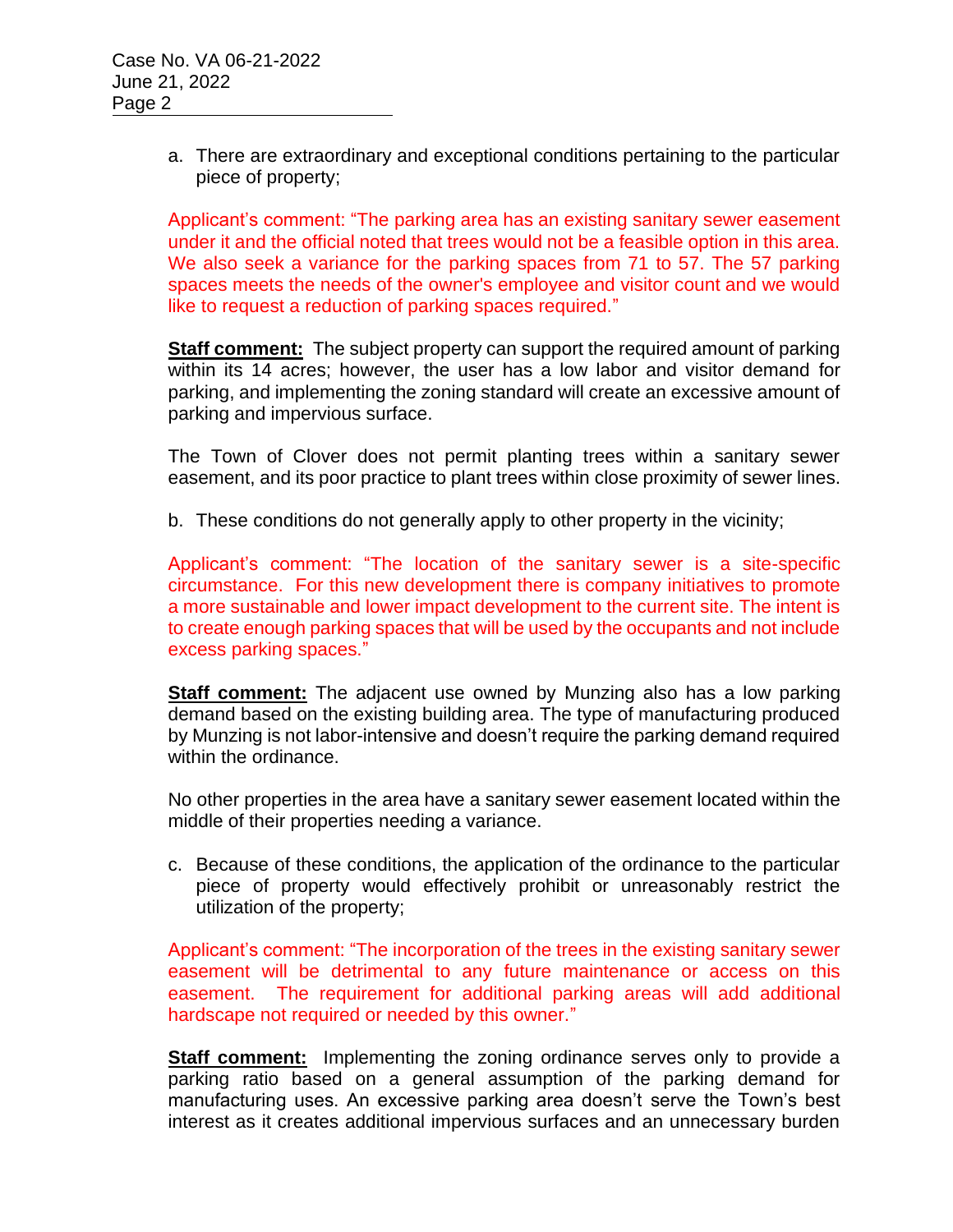on the application. Should the user ever change and another owner occupies the site that demands more parking, adequate space exists for parking expansion.

The town prohibits planting trees within sanitary sewer easements.

d. The authorization of a variance will not be of substantial detriment to adjacent property or the public good, and the character of the district will not be harmed by the granting of the variance.

Applicant's comment: "These relief requests only impact the parking area of the new facility. In no way do they negatively impact any of the neighbors or adjacent properties"

**Staff comment:** The reduction in parking and landscaping will not negatively impact adjacent properties. The subject property is adjacent to other manufacturing uses.

The Board may not grant a variance, the effect of which would be to allow the establishment of a use not otherwise permitted in a zoning district, extend a nonconforming use of land physically, or change the zoning district boundaries shown on the official zoning map. The fact that property may be utilized more profitably may not be considered grounds for a variance if a variance is granted.

**Staff Summary:** The proposed use does not create the labor and visitor demand that requires the ratio of parking spaces listed in Section 2.3, Table 1 Standards. The additional parking serves only to meet compliance with the standard and would result in an unnecessary amount of impervious surface. Should the demand change through a change of use or user, adequate space exists to expand the proposed parking area.

Landscaping can not be placed within the sewer easement. Per the attached plan, the sewer easement is located within the parking area.

## **Recommended conditions**

Staff recommends that the variance should only apply to the subject use, if approved by the Board of Zoning Appeals (BZA). Any change of use and/or expansion of the subject facility will require re-review by the BZA.